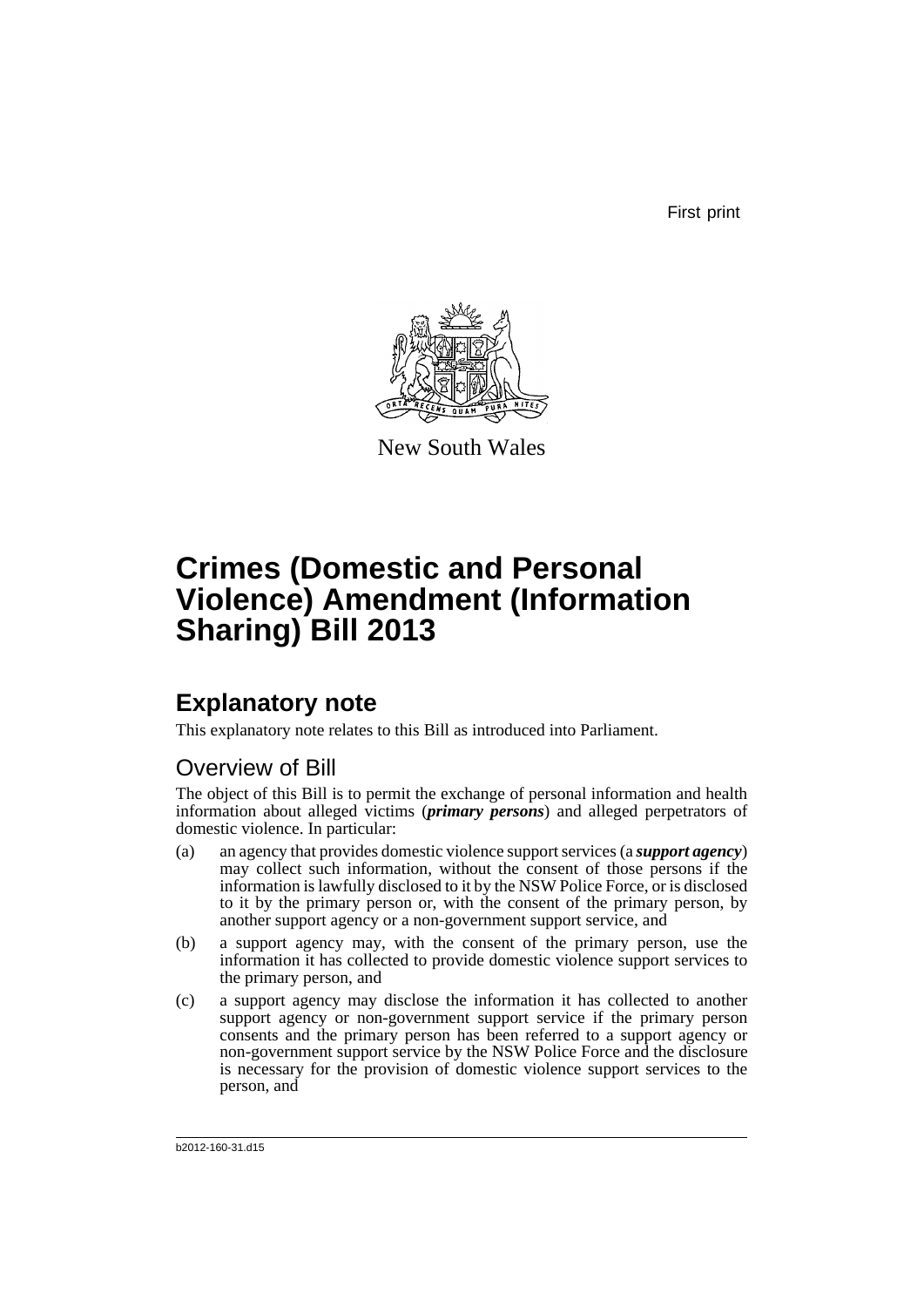Explanatory note

- (d) any such collection, use or disclosure in paragraphs (a)–(c) may be done only if the agency complies with protocols made by the Attorney General, and
- (e) an agency may collect, use or disclose personal information or health information at any time in domestic violence cases if it reasonably believes it is necessary to do so to prevent or lessen a serious threat to the life, health or safety of a person.

## Outline of provisions

**Clause 1** sets out the name (also called the short title) of the proposed Act.

**Clause 2** provides for the commencement of the proposed Act on a day or days to be appointed by proclamation.

## **Schedule 1 Amendment of Crimes (Domestic and Personal Violence) Act 2007 No 80**

**Schedule 1 [1]** inserts proposed Part 13A into the *Crimes (Domestic and Personal Violence) Act 2007*. That Part facilitates the collection, use and disclosure of personal information and health information by agencies that provide domestic violence support services (*support agencies*) and other persons and bodies that provide such services (*non-government support services*) in cases involving domestic violence.

**Proposed section 98A** sets out a number of definitions used in the proposed Part.

**Proposed section 98B** provides for what is meant by *primary person* and *associated respondent*. A primary person is a person for whose protection an apprehended domestic violence order is sought or made or a person who is alleged to be the victim of a domestic violence offence. An associated respondent is the person against whom the order is sought or made or the person who has been charged with the domestic violence offence.

**Proposed section 98C** provides for certain exceptions from the requirements of the *Privacy and Personal Information Protection Act 1998* and the *Health Records and Information Privacy Act 2002* in cases involving domestic violence. The proposed section applies if an interim apprehended domestic violence order is made or if an apprehended domestic violence order is sought or made or if a person is charged with a domestic violence offence. The proposed section applies to the personal information and health information of each primary person and associated respondent in relation to the order or offence.

A support agency may collect personal information or health information about a primary person and any associated respondent that is lawfully disclosed to it by the NSW Police Force for the purpose of the agency providing domestic violence support services to the person. A support agency may also collect such information if it is disclosed to it in accordance with the proposed section by another support agency or that is disclosed to it by the primary person or by a non-government support service (with the consent of the primary person). The support agency is not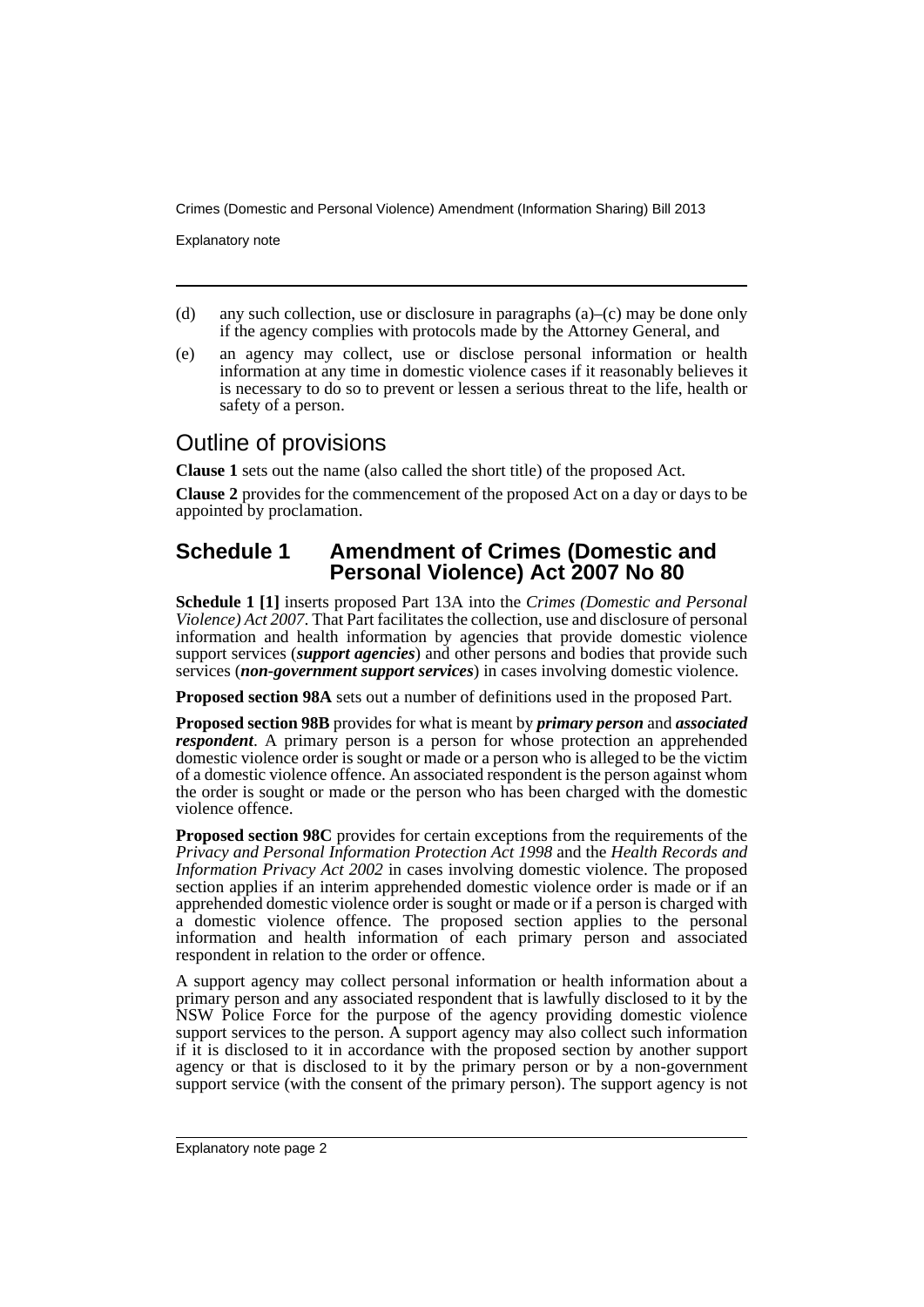Explanatory note

required to inform an associated respondent about its dealings with the information and it is not required to provide the associated respondent with access to the information.

A support agency may use the information collected under the proposed section to contact the primary person but must obtain the primary person's consent for use of the information to provide domestic violence support services to the person. The associated respondent's consent is not required for any such use.

A support agency must also obtain the primary person's consent for any disclosure of information collected under the proposed section (the associated respondent's consent is not required). However, even with the primary person's consent, the support agency must not disclose the information unless the primary person has been referred to a support agency or non-government support service by the NSW Police Force in respect of at least one order or charge to which the information relates. In addition, the information may be disclosed only to another support agency or to a non-government support service and only for the purposes of that other agency or service providing domestic violence support services to the primary person. Finally, any such disclosure must be reasonably necessary for the provision of those services.

An agency must comply with the domestic violence information management protocols if it collects, uses or discloses information under the proposed section. **Proposed section 98E** permits the Attorney General to make those protocols and requires that the Attorney General seek the advice of the Privacy Commissioner when making them. The protocols may also contain recommended privacy standards for non-government support services and may prohibit the disclosure of information under the proposed section to services that do not adopt those standards.

**Proposed section 98D** permits any agency to collect, use or disclose personal information or health information about a person without the consent of the person if the agency believes that the collection, use or disclosure is necessary to prevent or lessen a serious threat to the life, health or safety of any person and the threat relates to the commission or possible commission of a domestic violence offence and it is unreasonable or impractical to obtain the consent of the person to whom the information relates.

**Schedule 1 [2]** permits regulations to be made that contain provisions of a savings or transitional nature consequent on the enactment of the proposed Act or any other Act that amends the *Crimes (Domestic and Personal Violence) Act 2007*.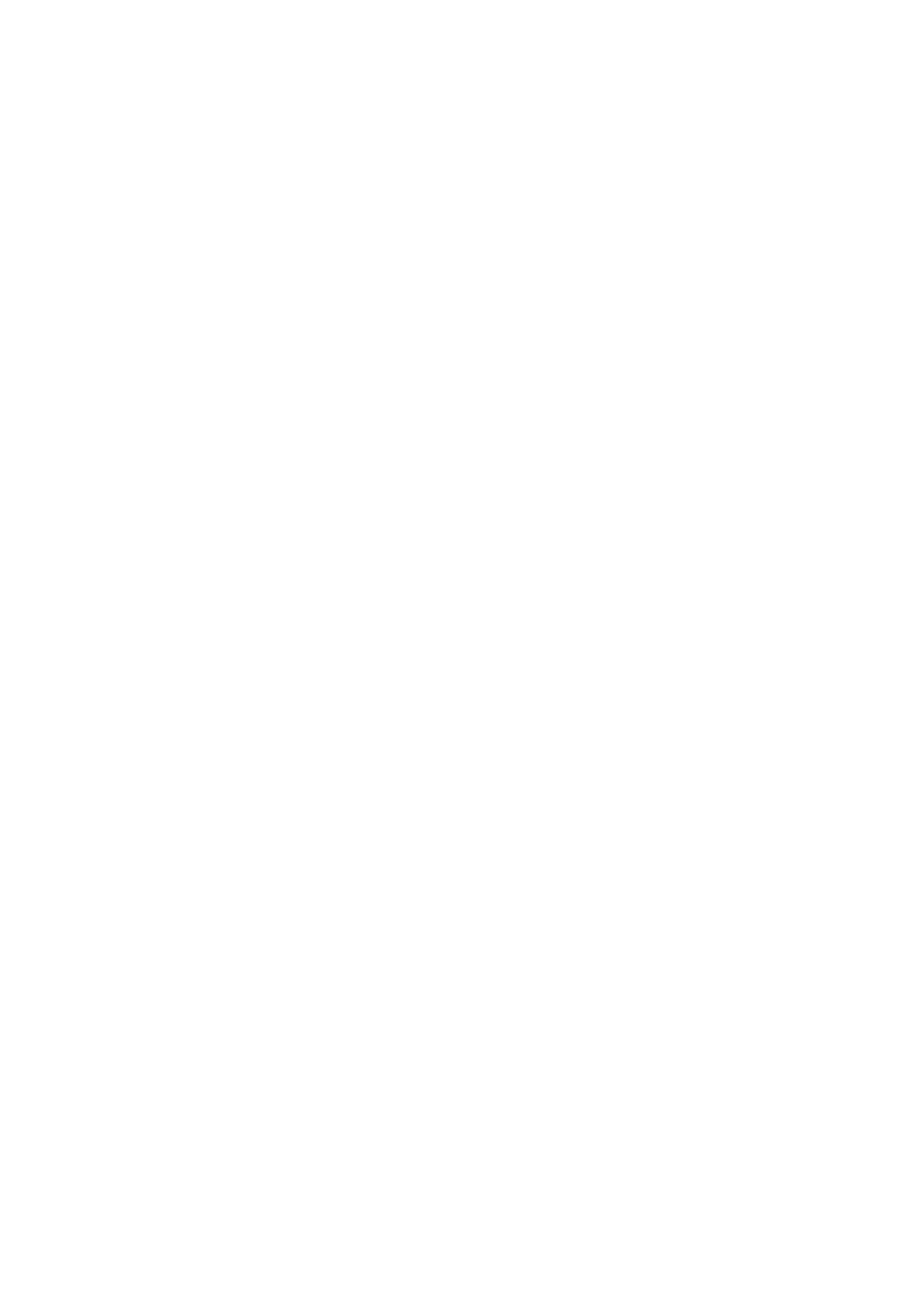First print



New South Wales

# **Crimes (Domestic and Personal Violence) Amendment (Information Sharing) Bill 2013**

# **Contents**

|   |                                                                                   | Page |
|---|-----------------------------------------------------------------------------------|------|
| 1 | Name of Act                                                                       |      |
|   | 2 Commencement                                                                    |      |
|   | Schedule 1 Amendment of Crimes (Domestic and Personal Violence)<br>Act 2007 No 80 |      |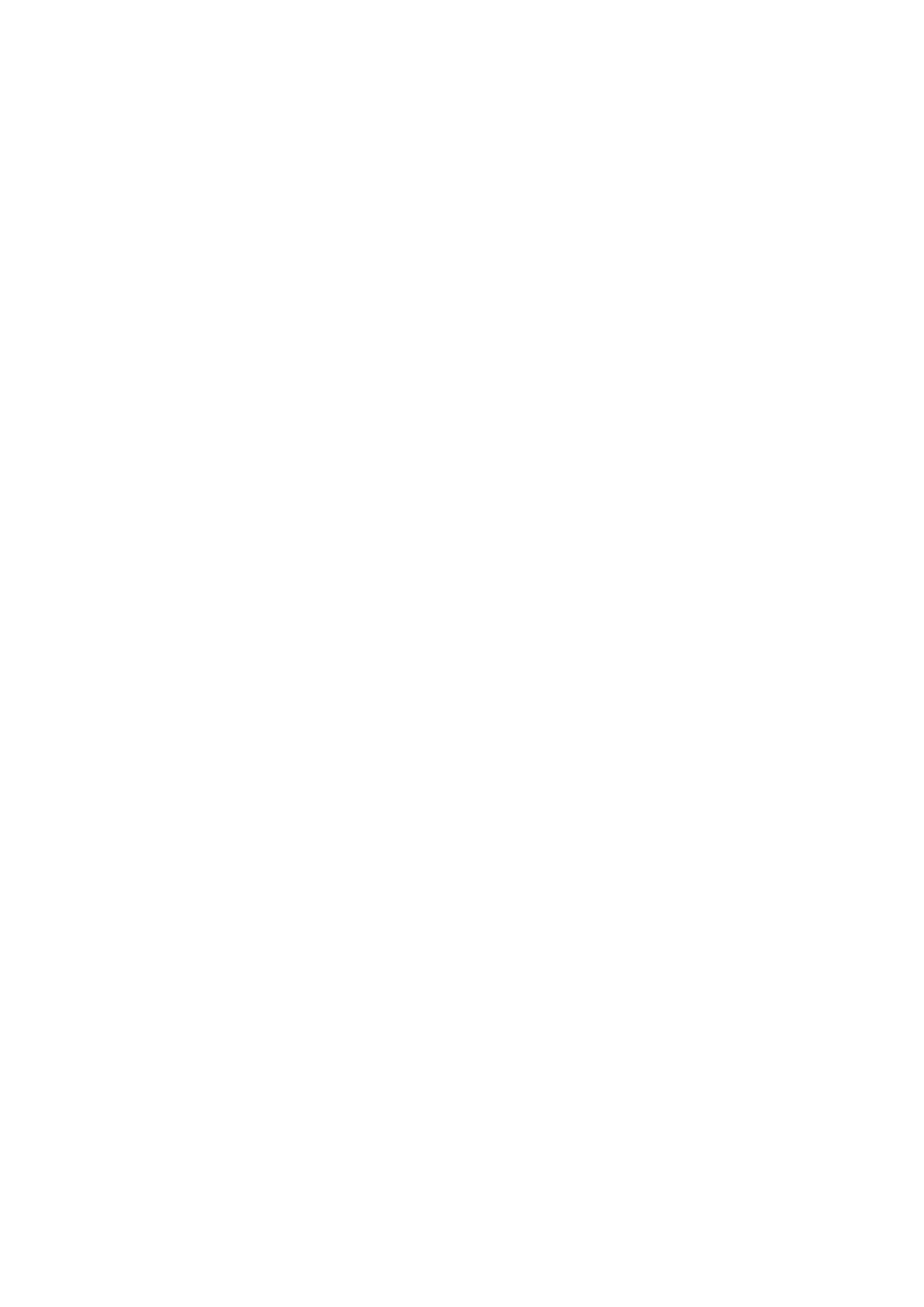

New South Wales

# **Crimes (Domestic and Personal Violence) Amendment (Information Sharing) Bill 2013**

No , 2013

### **A Bill for**

An Act to amend the *Crimes (Domestic and Personal Violence) Act 2007* to facilitate the sharing of personal information and health information about victims and perpetrators of domestic violence for the purposes of providing domestic violence support services to those victims; and for other purposes.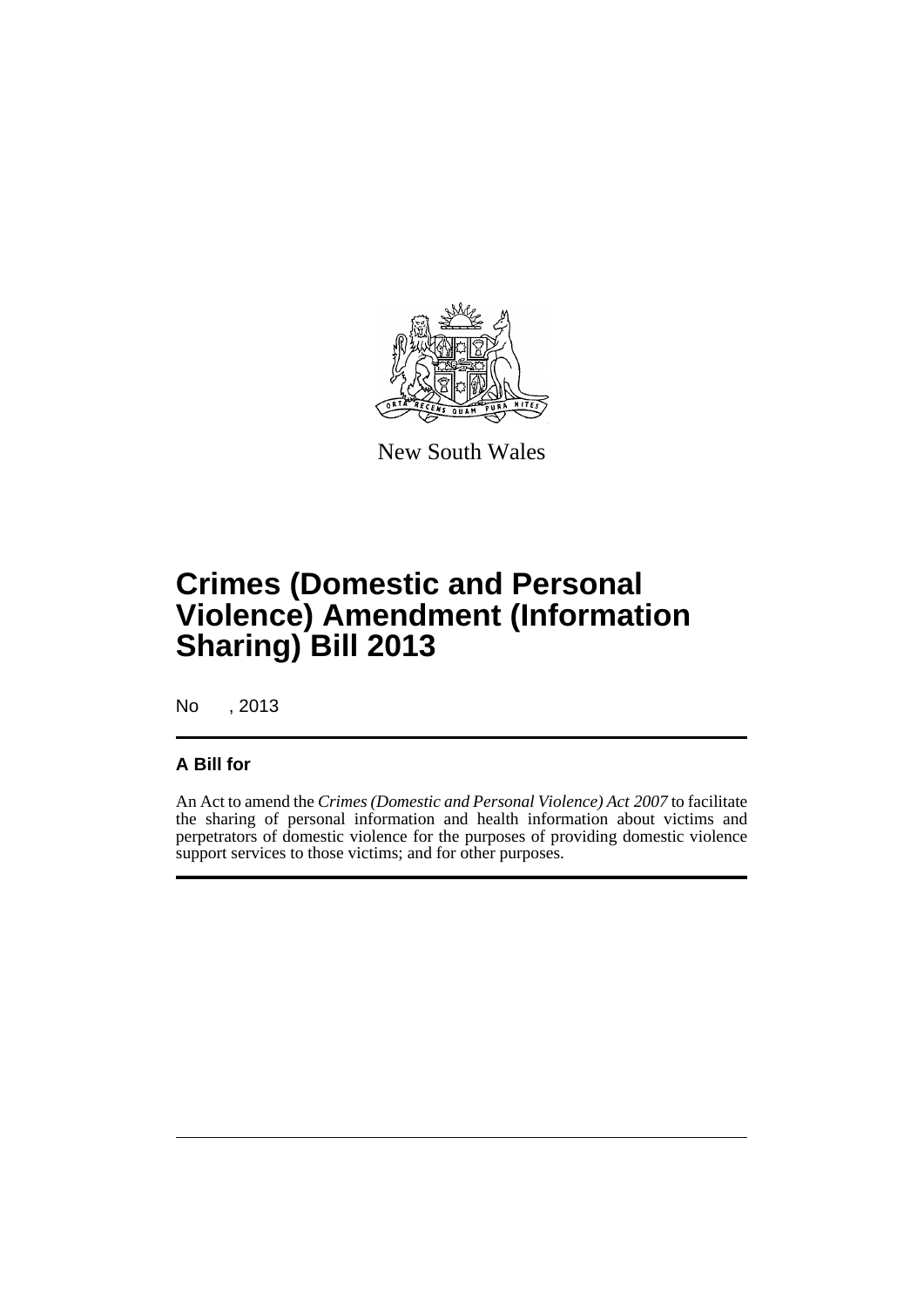<span id="page-7-1"></span><span id="page-7-0"></span>

| The Legislature of New South Wales enacts:                                                           |                     |
|------------------------------------------------------------------------------------------------------|---------------------|
| Name of Act                                                                                          | 2                   |
| This Act is the Crimes (Domestic and Personal Violence) Amendment<br>(Information Sharing) Act 2013. | 3<br>$\overline{4}$ |
| <b>Commencement</b>                                                                                  | 5                   |
| This Act commences on a day or days to be appointed by proclamation.                                 | 6                   |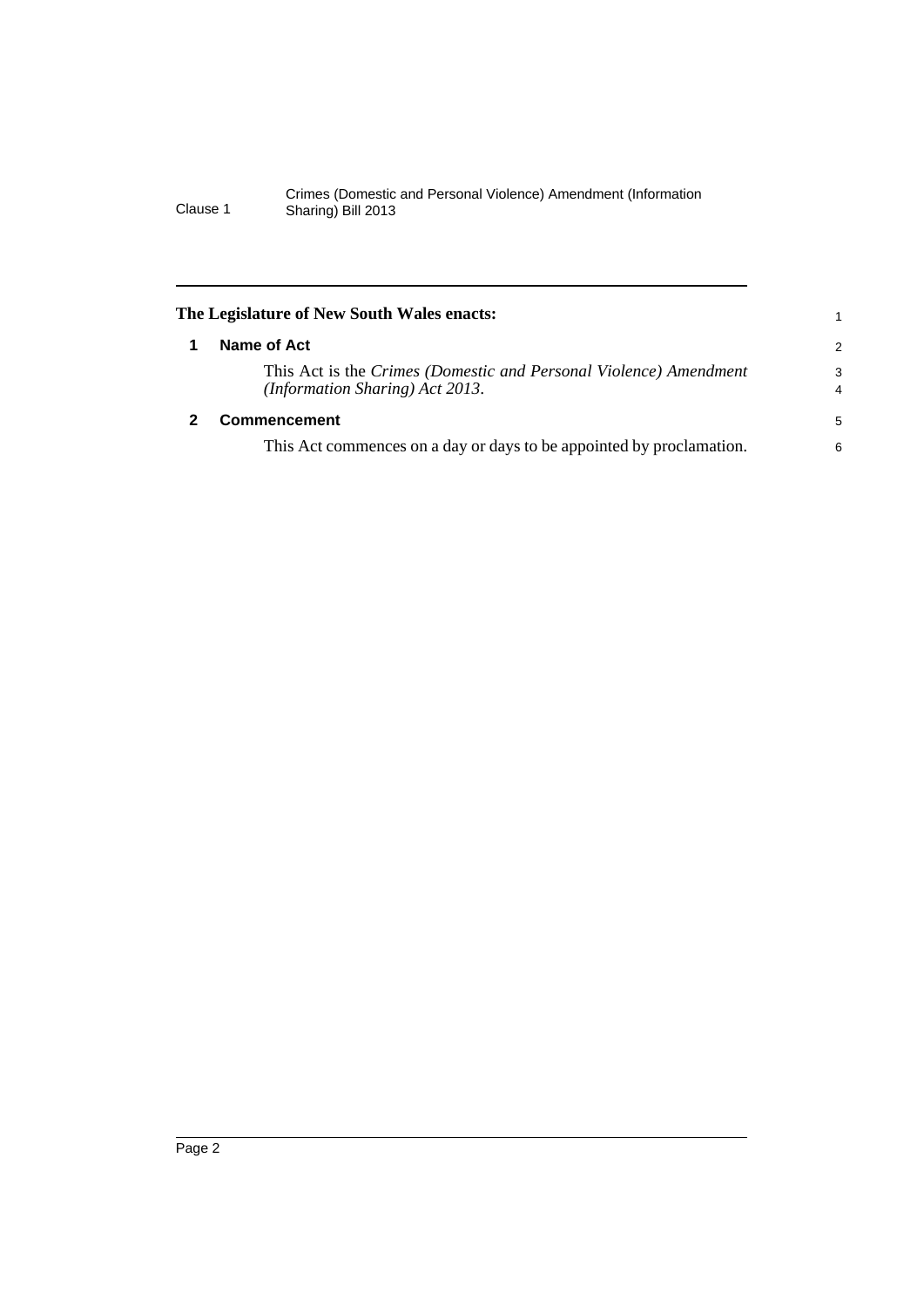Amendment of Crimes (Domestic and Personal Violence) Act 2007 No 80 Schedule 1

### <span id="page-8-0"></span>**Schedule 1 Amendment of Crimes (Domestic and Personal Violence) Act 2007 No 80**

| [1] | Part 13A |
|-----|----------|
|     |          |

Insert after Part 13:

## **Part 13A Information sharing**

### **98A Definitions**

In this Part:

*agency* means:

- (a) a public sector agency within the meaning of the *Privacy and Personal Information Protection Act 1998*, or
- (b) an organisation within the meaning of the *Health Records and Information Privacy Act 2002* to which that Act applies.

*associated respondent*—see section 98B.

*domestic violence support services* means services (including welfare, health, counselling, housing and accommodation and legal assistance services) provided to persons in relation to the commission or possible commission of domestic violence offences against those persons.

*health information* has the same meaning that it has in the *Health Records and Information Privacy Act 2002*.

*non-government support service* means a person or body (other than an agency) that provides domestic violence support services but does not include an individual.

**Note.** The *Interpretation Act 1987* defines person to include an individual, a corporation and a body corporate or politic.

*personal information* has the same meaning that it has in the *Privacy and Personal Information Protection Act 1998*.

*primary person*—see section 98B.

*support agency* means an agency that provides domestic violence support services.

1  $\overline{2}$ 

 $\overline{a}$ 4

5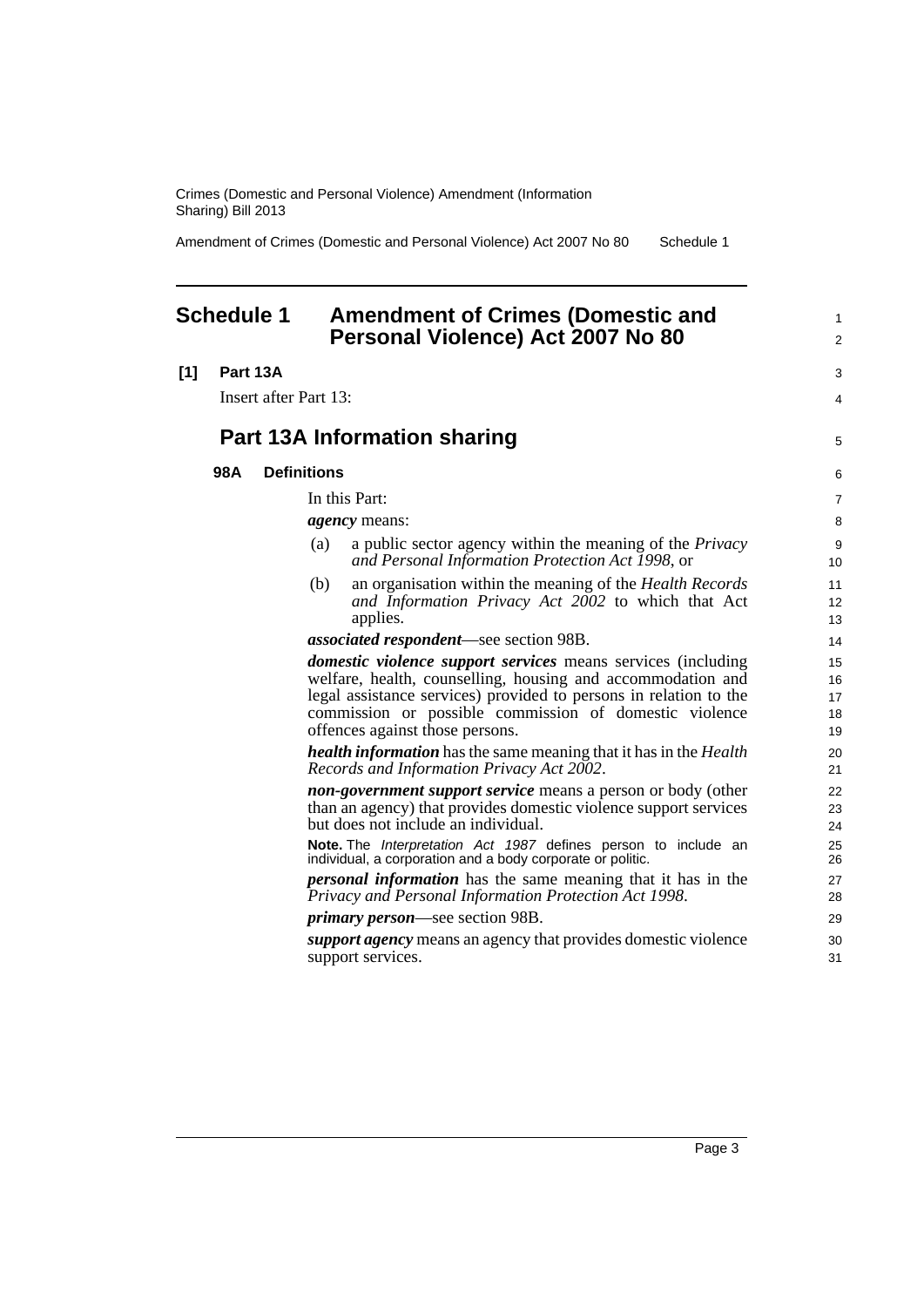Schedule 1 Amendment of Crimes (Domestic and Personal Violence) Act 2007 No 80

| 98B |               |     |       | Meaning of "primary person" and "associated respondent"                                                                                                                                                                                                                                                                                                                      | 1                                |
|-----|---------------|-----|-------|------------------------------------------------------------------------------------------------------------------------------------------------------------------------------------------------------------------------------------------------------------------------------------------------------------------------------------------------------------------------------|----------------------------------|
|     | In this Part: |     |       |                                                                                                                                                                                                                                                                                                                                                                              | 2                                |
|     |               | (a) |       | the <i>primary person</i> is:                                                                                                                                                                                                                                                                                                                                                | 3                                |
|     |               |     | (i)   | in relation to an apprehended domestic violence<br>order, the person for whose protection the order is<br>sought or made, or                                                                                                                                                                                                                                                 | 4<br>$\,$ 5 $\,$<br>6            |
|     |               |     | (ii)  | in relation to a charge for a domestic violence<br>offence, the person who is alleged to be the victim<br>of the offence, and                                                                                                                                                                                                                                                | $\boldsymbol{7}$<br>$\bf 8$<br>9 |
|     |               | (b) |       | the <i>associated respondent</i> is:                                                                                                                                                                                                                                                                                                                                         | 10                               |
|     |               |     | (i)   | in relation to a primary person protected or sought to<br>be protected by an apprehended domestic violence<br>order—the person against whom the order is sought<br>or made, or                                                                                                                                                                                               | 11<br>12<br>13<br>14             |
|     |               |     | (ii)  | in relation to a primary person who is a victim, or an<br>alleged victim, of a domestic violence offence for<br>which a person has been charged—the person so<br>charged.                                                                                                                                                                                                    | 15<br>16<br>17<br>18             |
| 98C |               |     |       | Permitted dealings with personal and health information                                                                                                                                                                                                                                                                                                                      | 19                               |
|     | (1)           |     |       | This section applies in each of the following circumstances:                                                                                                                                                                                                                                                                                                                 | 20                               |
|     |               | (a) | made, | an interim apprehended domestic violence order has been                                                                                                                                                                                                                                                                                                                      | 21<br>22                         |
|     |               | (b) |       | an apprehended domestic violence order has been sought<br>(by the making of an application) or made,                                                                                                                                                                                                                                                                         | 23<br>24                         |
|     |               | (c) |       | a person has been charged (within the meaning of the Law<br><i>Enforcement (Powers and Responsibilities) Act 2002)</i> with<br>a domestic violence offence,                                                                                                                                                                                                                  | 25<br>26<br>27                   |
|     |               |     |       | and in those circumstances it applies to the personal information<br>and health information of each primary person and associated<br>respondent in relation to the relevant order or charge.                                                                                                                                                                                 | 28<br>29<br>30                   |
|     | (2)           |     |       | <b>Collection by support agencies</b>                                                                                                                                                                                                                                                                                                                                        | 31                               |
|     |               |     |       | A support agency may collect personal information or health<br>information about a primary person and any associated<br>respondent without the consent of the person or respondent if the<br>information is lawfully disclosed to the agency by the NSW<br>Police Force for the purpose of the agency providing domestic<br>violence support services to the primary person. | 32<br>33<br>34<br>35<br>36<br>37 |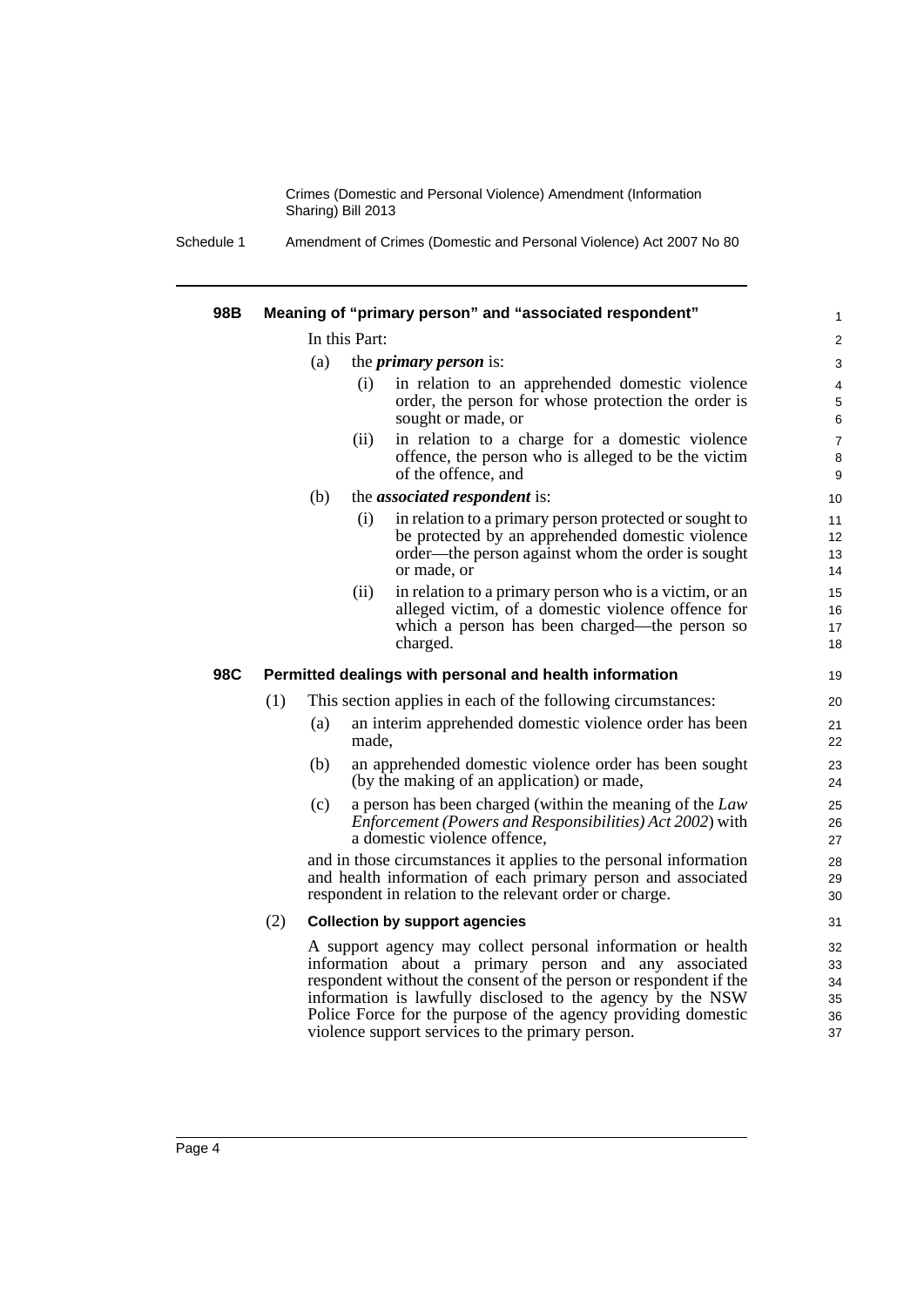Amendment of Crimes (Domestic and Personal Violence) Act 2007 No 80 Schedule 1

- (3) A support agency may also collect personal information or health information about a primary person and any associated respondent without the consent of the respondent if the information is disclosed to the agency:
	- (a) by the primary person, or
	- (b) by another support agency in accordance with this section, or
	- (c) by a non-government support service with the consent of the primary person.

### (4) **No access to information by associated respondent**

A support agency is not required to take any steps to make an associated respondent aware of any matter about any information collected under this section and it is not required to provide the associated respondent with any access to the information.

#### (5) **Use of information by support agencies**

A support agency may use information collected under this section to contact the primary person and to seek the person's consent for use and disclosure of the information and may, with the consent of the person and without the consent of the associated respondent, use the information to provide domestic violence support services to the person.

### (6) **Disclosure by support agencies**

A support agency may disclose information collected under this section to another support agency, or to a non-government support service, for the purposes of that other agency or service providing domestic violence support services to the primary person, but only if:

- (a) the primary person consents to the disclosure (no consent is required from the associated respondent), and
- (b) the primary person has been referred to a support agency or non-government support service by the NSW Police Force in relation to at least one order or charge to which the information relates, and
- (c) it is reasonably necessary to disclose the information to the other agency or service for the provision of those services.
- (7) Subsections (2)–(6) have effect despite any provision of the *Privacy and Personal Information Protection Act 1998* or the *Health Records and Information Privacy Act 2002*.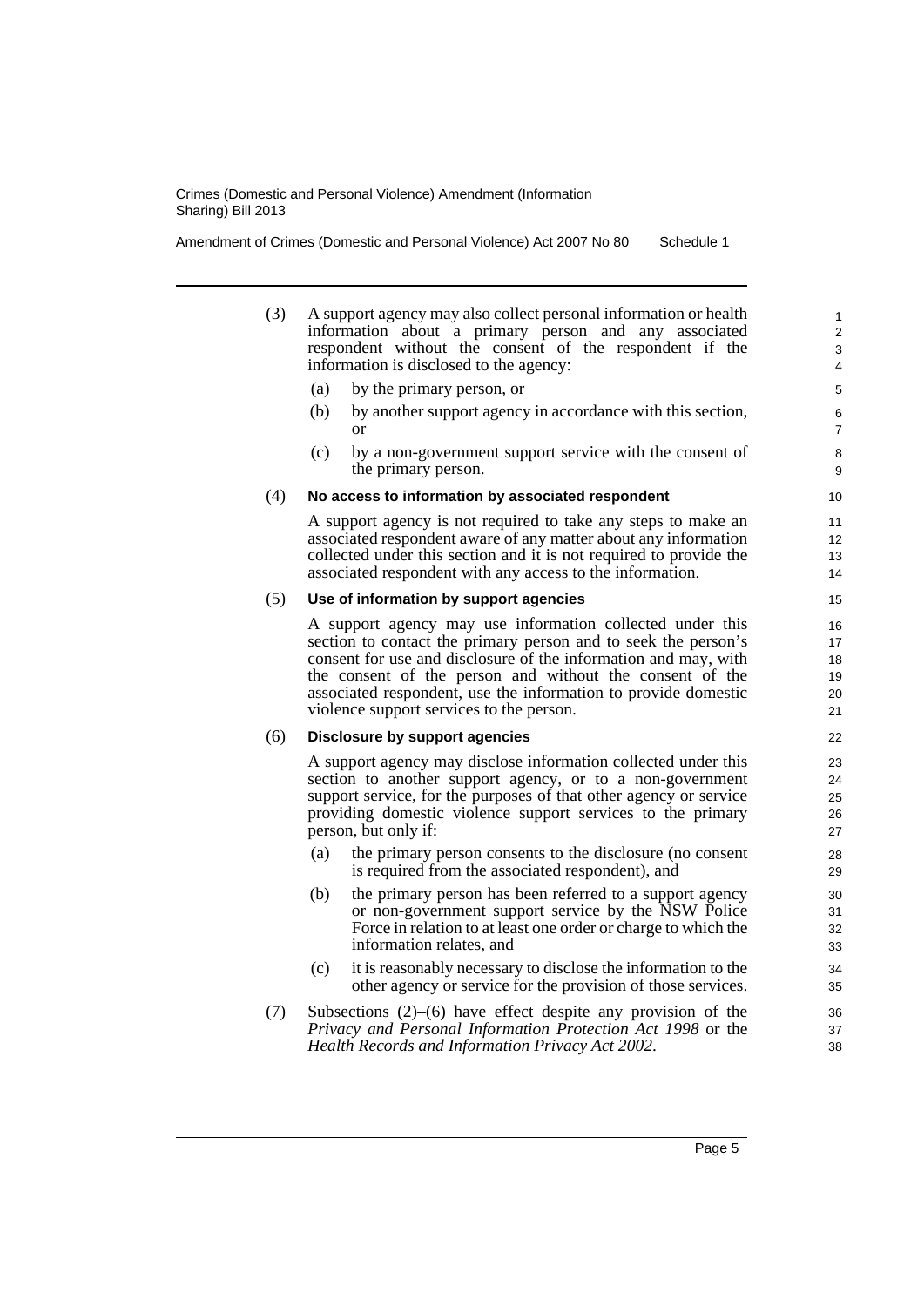Schedule 1 Amendment of Crimes (Domestic and Personal Violence) Act 2007 No 80

|     | (8) | An agency must comply with any protocols made by the Minister<br>under section 98E if the agency collects, uses or discloses<br>information under this section.                                                                                                             | 1<br>$\overline{c}$<br>3 |
|-----|-----|-----------------------------------------------------------------------------------------------------------------------------------------------------------------------------------------------------------------------------------------------------------------------------|--------------------------|
|     | (9) | Nothing in this section restricts or prevents the disclosure of<br>information under any other Act or law, including under the<br>Government Information (Public Access) Act 2009.                                                                                          | 4<br>$\,$ 5 $\,$<br>6    |
| 98D |     | Dealings if serious threat to life, health or safety                                                                                                                                                                                                                        | 7                        |
|     |     | Despite the Privacy and Personal Information Protection Act<br>1998 or the Health Records and Information Privacy Act 2002,<br>an agency may collect, use or disclose personal information or<br>health information about a person without the consent of the<br>person if: | 8<br>9<br>10<br>11<br>12 |
|     |     | (a)<br>the agency believes on reasonable grounds that the<br>collection, use or disclosure of the information is<br>necessary to prevent or lessen a serious threat to the life,<br>health or safety of the person or of another person, and                                | 13<br>14<br>15<br>16     |
|     |     | the threat relates to the commission or possible<br>(b)<br>commission of a domestic violence offence, and                                                                                                                                                                   | 17<br>18                 |
|     |     | (c)<br>it is unreasonable or impractical to obtain the consent of<br>the person to whom the information relates.                                                                                                                                                            | 19<br>20                 |
| 98E |     | Domestic violence information management protocols                                                                                                                                                                                                                          | 21                       |
|     | (1) | The Minister may, by order, make protocols dealing with any<br>matter relating to the collection, use or disclosure by an agency<br>of personal information or health information about a primary<br>person or an associated respondent, including the following:           | 22<br>23<br>24<br>25     |
|     |     | procedures for seeking consent from a primary person,<br>(a)                                                                                                                                                                                                                | 26                       |
|     |     | (b)<br>procedures for sharing information between agencies and<br>between agencies and non-government support services,                                                                                                                                                     | 27<br>28                 |
|     |     | complaint handling procedures,<br>(c)                                                                                                                                                                                                                                       | 29                       |
|     |     | (d)<br>compliance audits.                                                                                                                                                                                                                                                   | 30                       |
|     | (2) | The protocols may contain recommended privacy standards for<br>non-government support services and may prohibit the disclosure<br>of information under section $98C(6)$ to services that do not adopt<br>those standards.                                                   | 31<br>32<br>33<br>34     |
|     | (3) | The Minister is to seek the advice of the Privacy Commissioner<br>when making protocols.                                                                                                                                                                                    | 35<br>36                 |

Page 6